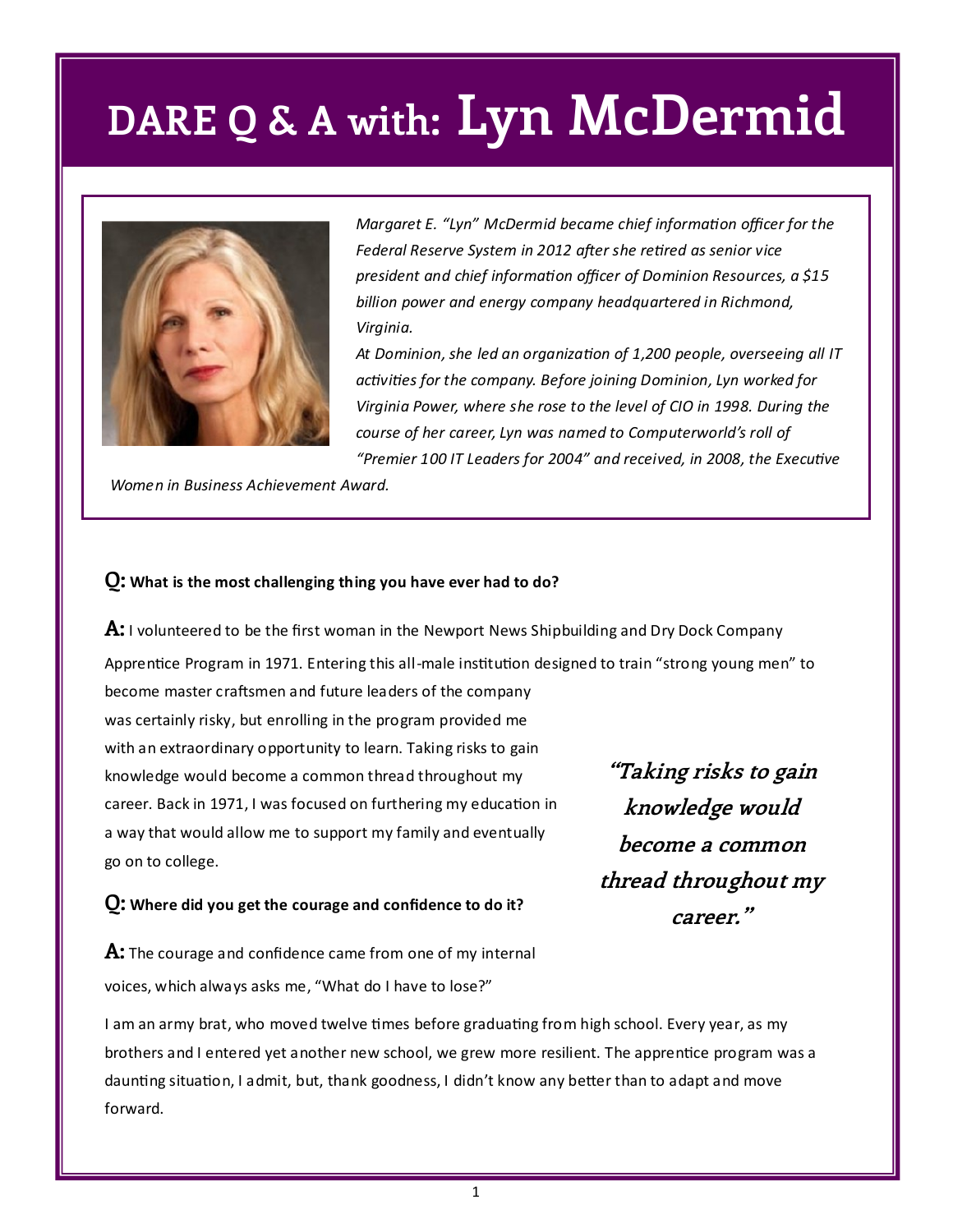# **DARE Q & A with: Lyn McDermid**

### **Q: What is the biggest mistake you have ever made? What did you learn and how did you recover?**

**A:** The biggest mistake I ever made was also the decision that has given me the most joy in my life. I got married the summer I graduated from high school and had two children right away. I was not ready for marriage—certainly not prepared for the responsibility—but I learned to be self-sufficient, to conquer the infamous work/life balance at an early age, and to take life and career one step at a time. I learned that doing the best job in the job you have will open doors to jobs and opportunities you never realized were even there.

## **Q: If you had a young woman you cared deeply about entering the workforce today, what single piece of advice would you have for her?**

**"...doing the best job in the job you have will open doors to jobs and opportunities you never realized were even there."**

**A:** My advice would come straight from my earliest job experience: Do the best job in the job you have. I started out as a file clerk, but I was the best darn file clerk I could be, and soon my work ethic paid off. I moved up to secretary. It was my boss, an executive in the shipyard, who suggested I apply for the Apprentice School. From there, a job turned into a career.

Another word of advice to a young woman entering the work force: Take advantage of every opportunity to demonstrate your skills and abilities. I moved from middle management to senior management because I jumped into a huge, risky project that needed help. I

demonstrated leadership while focusing on the success of the project and everyone associated with the project. My strategy was to stay in the background and make the project leader look good. It worked. My contribution was recognized, and I was promoted to an executive position soon after the project.

### **Q: What advice do you have for building self-confidence?**

**A:** Building self-confidence comes with experience—both good and bad experience. It also comes from always being your authentic self. In my opinion, the greatest threat to a woman is when she tries to be someone other than herself. Spending time to assess your value system, aligning career and life choices to those values, and living every day in a way that, when you go home and look in the mirror, you can say "I was me today," are the most important steps to building self-confidence. They also eliminate the risk of having to decide who you are in any given circumstance.